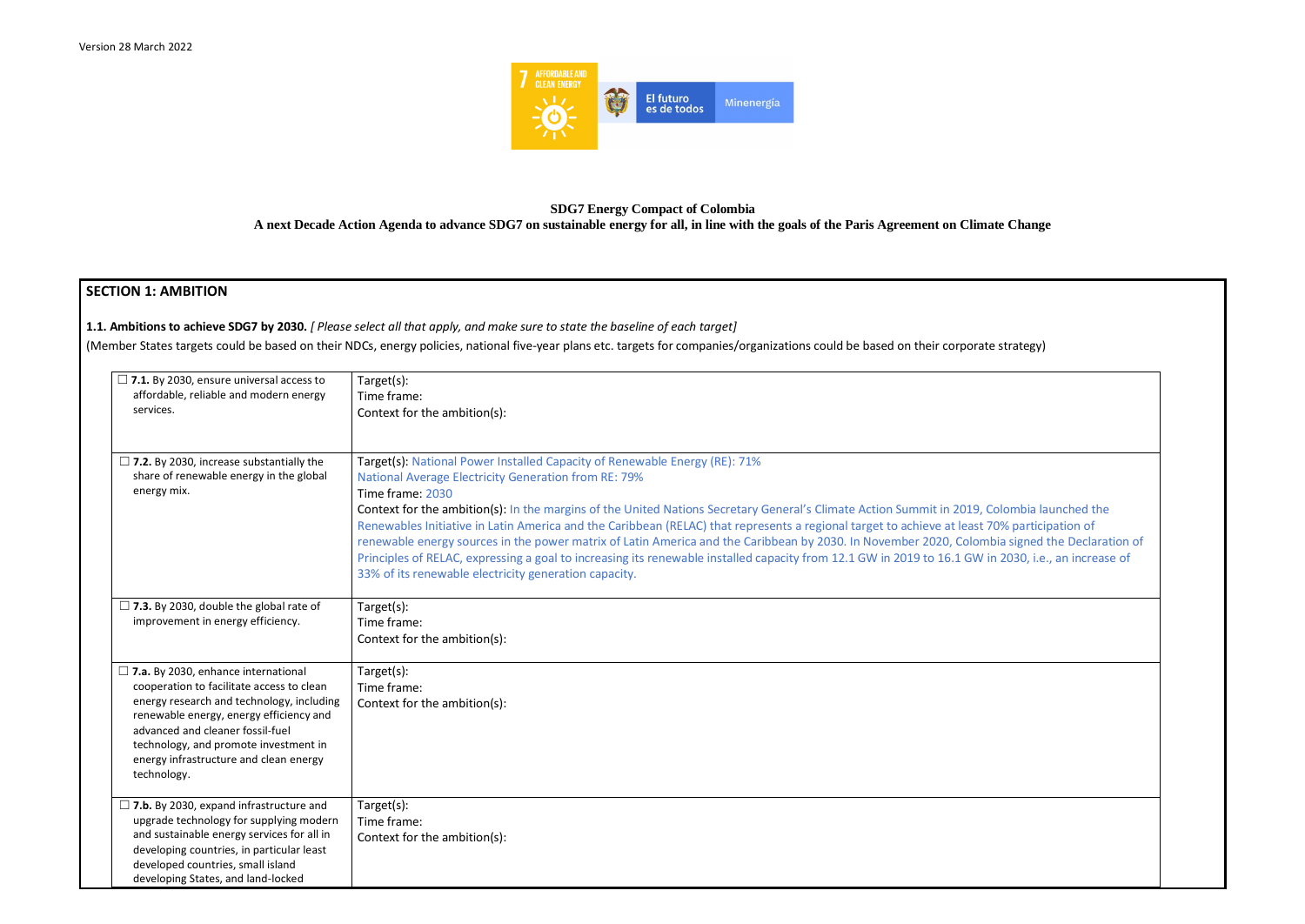| developing countries, in accordance with |
|------------------------------------------|
| their respective programs of support.    |

| Target(s): Reduction of 11.2 Mton of CO2 eq in the energy-mining sector |                                                                                                                                                                                                                                                                                                                                                                                                                                                                                                                                                                                                                                                                                                                                         |
|-------------------------------------------------------------------------|-----------------------------------------------------------------------------------------------------------------------------------------------------------------------------------------------------------------------------------------------------------------------------------------------------------------------------------------------------------------------------------------------------------------------------------------------------------------------------------------------------------------------------------------------------------------------------------------------------------------------------------------------------------------------------------------------------------------------------------------|
| Time frame: 2030                                                        |                                                                                                                                                                                                                                                                                                                                                                                                                                                                                                                                                                                                                                                                                                                                         |
|                                                                         | Context for the ambition(s): In December 2020, the Government of Colombia presented and update on its Nationally Determined Contribution (NDC 2020) and it is currently in the process                                                                                                                                                                                                                                                                                                                                                                                                                                                                                                                                                  |
|                                                                         | formulating the Long-Term Climate Strategy E2050, to comply with the commitments Paris Agreement. In 2018, the energy-mining sector was the first to adopt a Comprehensive Climate (<br>Management Plan (PIGCCme, for its Spanish acronym), which, as defined by national law, is the instrument through which the different Ministries establish guidelines for industries to mar                                                                                                                                                                                                                                                                                                                                                      |
|                                                                         | climate change. This Plan established certain goals for 2030, and contains strategic lines, actions, and activities.                                                                                                                                                                                                                                                                                                                                                                                                                                                                                                                                                                                                                    |
|                                                                         | Taking into account the updated NDCs, since the beginning of 2021 the energy-mining sector began updating this Comprehensive Plan, now called PIGCCme 2050, where the entire Sector                                                                                                                                                                                                                                                                                                                                                                                                                                                                                                                                                     |
|                                                                         | Strategy (2021-2030) will be updated. Subsequently, a proposal for a Long-Term Sector Climate Strategy (2050) will be developed aiming to enable opportunities for the industry to adapt<br>climatic conditions and requirements of the national and international climate policy associated with achieving carbon neutrality by the year 2050.                                                                                                                                                                                                                                                                                                                                                                                         |
| energy-mining sector.                                                   | It should be noted that the PIGCCme 2050 is considered a fundamental element to support Colombia's Energy Transition Law (approved in July 2021) since this Plan aims to provide inputs<br>actions and guidelines that allow aligning the energy policy with the national climate policy, under the permanent principle of contributing to the competitiveness and sustainability of the                                                                                                                                                                                                                                                                                                                                                |
|                                                                         | Colombia stands out as the 6 <sup>th</sup> cleanest generation matrix in the world, because of its high share of technologies that use water as a power generation source. Historically the GHG emissio<br>the energy-mining sector have been strongly influenced by thermal generation of the National Interconnected System - (SIN, for its Spanish acronym) and by the Oil & Gas subsector; the I<br>being the one with the highest emissions share since 2010. The historical series of the energy-mining sector shows emissions from ~ 27 Mt CO2eq to ~ 35 Mt CO2eq between 2011 and 20:                                                                                                                                           |
|                                                                         | an average increase of ~ 2 Mt CO2eq / year. However, between 2016 and 2017, emissions remained at a value of approximately ~ 29 Mt CO2eq, mainly due to the need to maintain the re<br>of the energy service with thermal generation, which could be affected by a decrease in the water resource caused by climate variability events, such as the El Niño phenomenon.                                                                                                                                                                                                                                                                                                                                                                 |
|                                                                         | In this sense, through the Long-Term Sector Climate Strategy (PIGCCme 2050), the Ministry of Mines and Energy presents not only the projection of GHG emissions to the year 2050 under<br>Business-as-Usual scenario (Baseline) but also the modelling of five possible mitigation scenarios (ESC) for the year 2050 with the main objective of achieving carbon neutrality in the minir<br>energy sector. This evaluation process contemplates the construction of an additional scenario (ESCO) whose main objective is to monitor the different actions and measures proposed by<br>sector in compliance with its goal of reducing 11.2 Mton CO2 eq by 2030. In terms general:                                                       |
| 2006 methodology).                                                      | The Business-as-Usual Scenario (Baseline) contemplated the projection of energy and minerals to the year 2030 and 2050, following the sector's planning documents. These docum<br>are National Energy Plan 2020-2050, Generation Reference Expansion Plan 2016-2030, Natural Gas Supply Plan 2019-2028, Indicative Plan for Liquid Fuels 2020, Projection of coal<br>production, and Low-Carbon Development Strategy, climate risk analysis and portfolio of adaptation measures for the ferronickel and construction materials mining subsectors. On<br>energy and mineral activities were projected for the years 2030 and 2050, GHG emissions were estimated following the methodology defined by the Ministry of Mines and Energy ( |
| reduction of 1.71 Mton CO2 eq.                                          | Scenario 0 (Esc0), according to what was presented by the updated NDCs, proposes a reduction goal of 11.2 Mton eq by 2030, which is expected to be achieved through the followire<br>strategies framed in the PIGCCme: i) Diversification of the energy matrix with an expected reduction of 7.73 Mton of CO2 eq; ii) Promote energy efficiency with an expected reduct<br>1.44 Mton of CO2 eq; iii) Development of active demand management with an expected reduction of 0.32 Mton CO2 eq; and iv) Management of fugitive emissions with an expecte                                                                                                                                                                                   |
| of the National Energy Plan 2020-2050.                                  | Scenario 1 (Esc1) brings together the different initiatives that are expected to be implemented in the country. In this scenario, the energy matrix is defined by the "Actualización" so                                                                                                                                                                                                                                                                                                                                                                                                                                                                                                                                                |
|                                                                         | Scenario 2 (Esc2) brings together the different initiatives that would imply the adoption of new and better technologies developed by the world. Also, extensive use of fuel gases is<br>envisaged. In this scenario, the energy matrix is defined by the "Modernización" scenario of the National Energy Plan 2020-2050.                                                                                                                                                                                                                                                                                                                                                                                                               |
|                                                                         | Scenario 3 (Esc3) brings together the different initiatives that could usher in a new energy era, characterized by the electrification of the economy. In this scenario, the energy matr<br>defined by the "Inflexión" scenario of the National Energy Plan 2020-2050.                                                                                                                                                                                                                                                                                                                                                                                                                                                                  |
|                                                                         | Scenario 4 (Esc4) brings together the implementation of technologies that are currently in an incipient stage of development, but they have a high potential for contributing to clim<br>change mitigation (for example, the entry of green hydrogen). In this scenario, the energy matrix is defined by the disruption scenario of the National Energy Plan 2020-2050.                                                                                                                                                                                                                                                                                                                                                                 |

• Scenario 5 or also called the most ambitious (Esc5), although it contemplates the same projection of electricity generation used by ESC4, incorporates greater self-generation through non-conventional sources of renewable energy in the hydrocarbons and coal mining subsectors (improvement in energy efficiency). It also contemplates the implementation of carbon capture, use and storage technologies (CCUS).

currently in the process of **Eomprehensive Climate Change** nes for industries to manage or the industry to adapt to new aims to provide inputs, and sustainability of the orically the GHG emissions of il & Gas subsector; the latter between 2011 and 2015 with need to maintain the reliability to the year 2050 under a n neutrality in the mining and measures proposed by the ocuments. These documents **020, Projection of coal** production Development Strategy strategy strategy strategy and portfolio strategy ry of Mines and Energy (IPCC ed through the following vith an expected reduction of nissions with an expected by the "Actualización" scenario sive use of fuel gases is enario, the energy matrix is for contributing to climate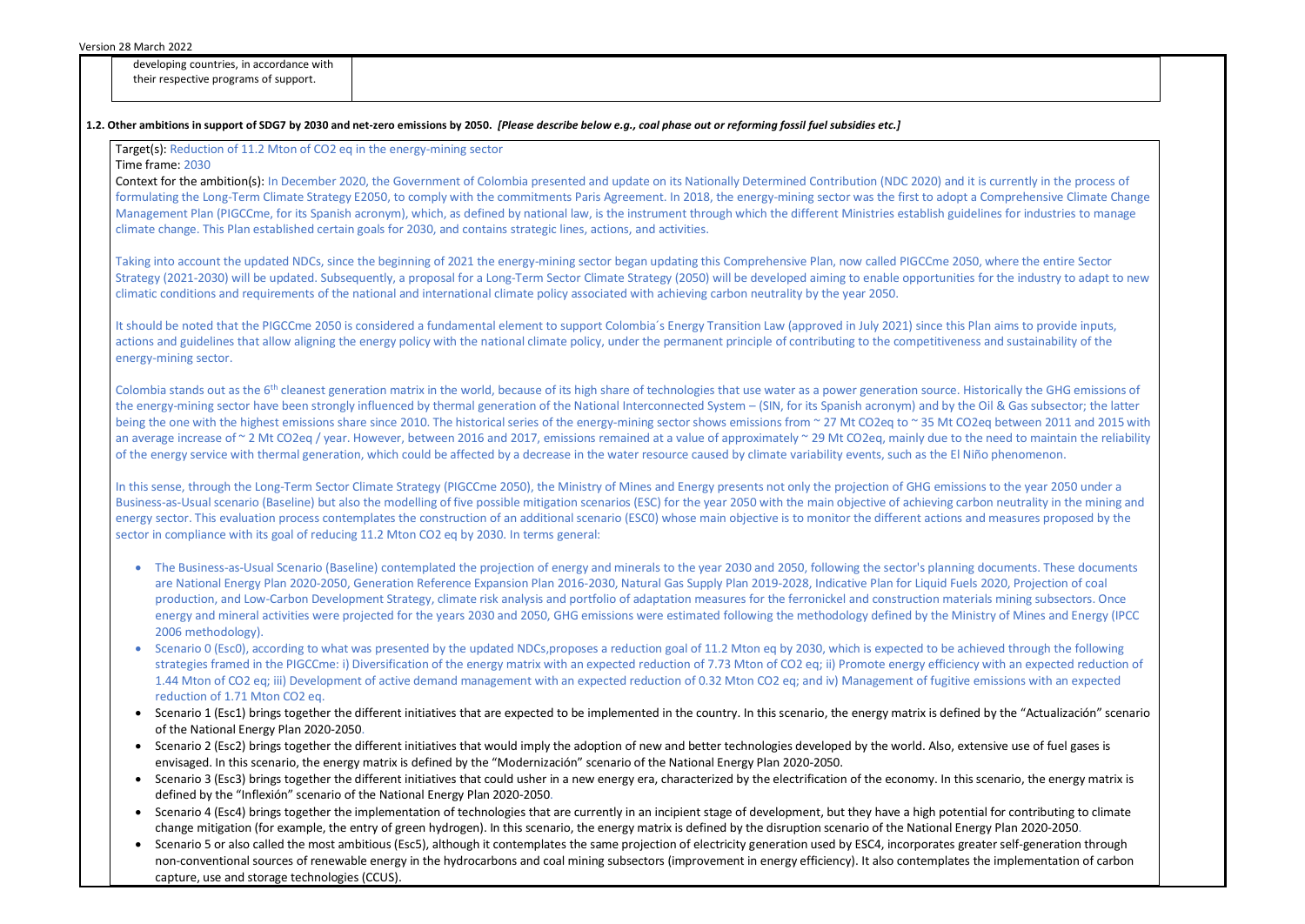

Once the different mitigation scenarios have been modelled, a reduction in GHG emissions is expected for the energy mining sector by 2050 between 20.41 Mt CO2 eq (51% reduction) and 31.60 Mt CO2 eq (79% reduction) in relation to the total emissions projected by the reference scenario or baseline (40.01 Mt CO2 eq by mid-century). It should be noted that the different GHG emission reductions presented come mainly from five mitigation options: i) diversification of the energy basket, ii) active management of demand, iii) energy efficiency, iv) control of fugitive emissions, and v) substitution of fossil fuels. Emissions from the mining and energy sector by 2050 are expected to be around 19.60 Mt CO2 eq and 8.41 Mt CO2 eq; emissions that will be offset and/or captured in order to achieve carbon neutrality.

As a complement to these strategies, the PIGCCme, which is being updated for 2050, aims to prepare the energy sector to face new regulatory changes and climate threats.

The potential implementation of this Plan will be feasible with the commitment, resolution, and execution of these strategic lines by the entities of the private. The Ministry of Mines and Energy seeks and promotes a series of instruments, called voluntary agreements, which aim to promote active and articulated participation between the industry and the government to fulfill this Plan.

In 2021, the Ministry of Mines and Energy signed a voluntary agreement with the electricity sector called the Alliance for Carbon Neutrality in the Electricity Sector (ASECN, for its Spanish acronym) with ten (10) of the most important companies in the sector. Within the framework of the implementation of this Alliance, the roadmap towards carbon neutrality is being developed and it is expected to be presented at the end of this year. Additionally, negotiation processes are being carried out within the oil&gas and mining subsectors in order to sign voluntary agreements with both, companies and sector associations.

|   | Description of action (please specify for which ambition from Section 1)<br>Increase the share of renewable energies (ambition 7.2):                                                                                                           | Start |
|---|------------------------------------------------------------------------------------------------------------------------------------------------------------------------------------------------------------------------------------------------|-------|
|   |                                                                                                                                                                                                                                                |       |
|   | $\triangleright$ Promote the diversification of the energy basket through the implementation of tax and other market incentives, such as the ones introduces by<br>Law 1715 of 2014 and Law 2099 of 2021 approved by the Congress of Colombia. |       |
| ➤ | Support environmental and social dimensions of renewable energy generation and transmission projects.                                                                                                                                          |       |
|   | Encourage long-term renewable energy auctions led by the National Government                                                                                                                                                                   |       |



**https://www.minenergia.gov.co/documents/10180//23517//15333066739365700Presentaci%C3%B3n+PIGCCME.pdf**

# **SECTION 2: ACTIONS TO ACHIEVE THE AMBITION**

2.1. Please add at least one key action for each of the elaborated ambition(s) from section 1. *[Please add rows as needed].*

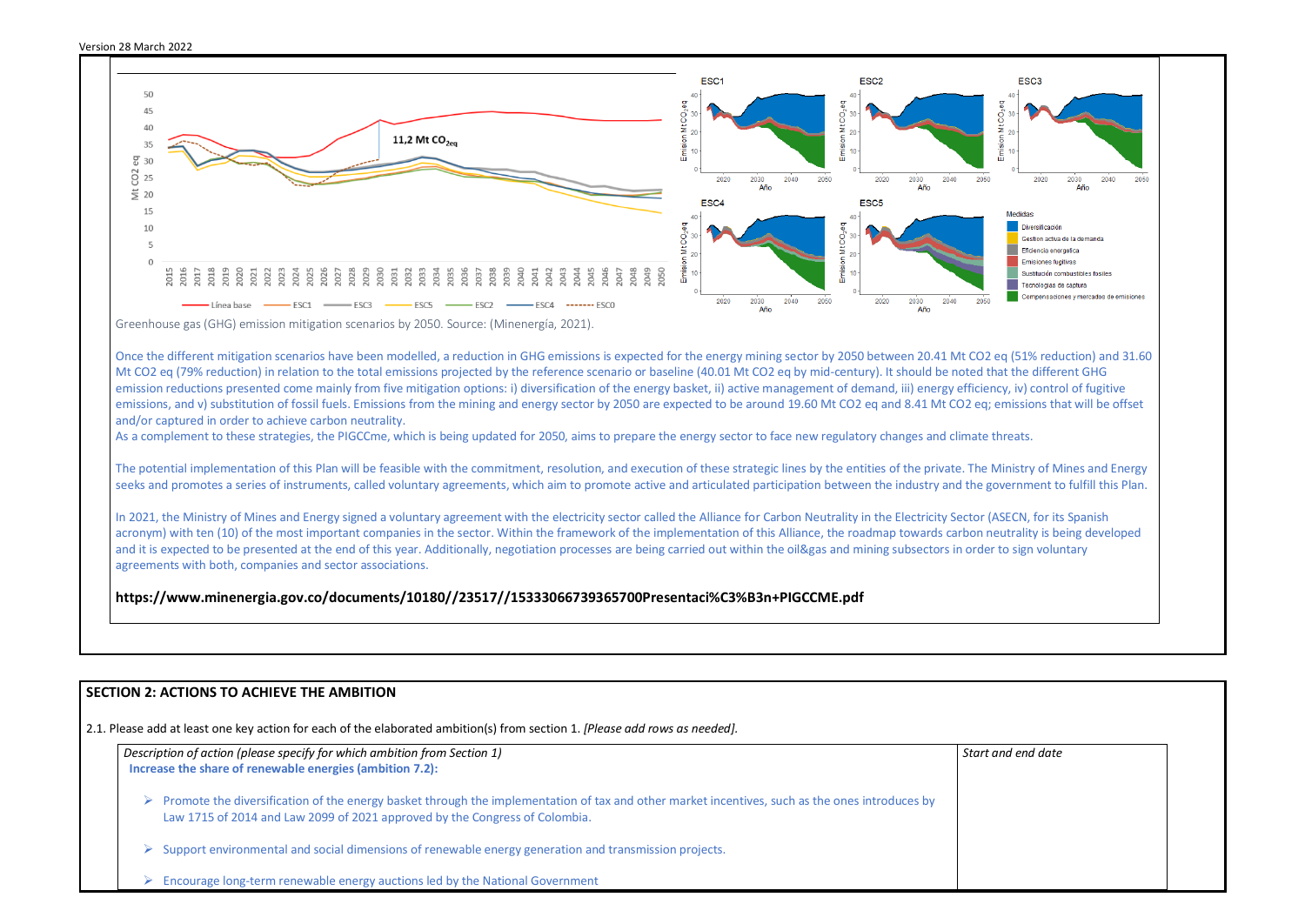➢ Increase governmental support and creation of new incentives for the development of new technologies such as Hydrogen, geothermal energy, biomass and storage, capture and use of Carbon (CCUS).

*Description of action (please specify for which ambition from Section 1)* **Reductions in greenhouse gas emissions from the sector (1.2 other ambitions)**

The historical GHG emissions of the Sector have varied in a range between 29.4 and 33.4 Mt CO2eq from 2010 to 2019, with a maximum of 34.6 Mt CO2eq (2015 emissions) and a minimum of 26.4 Mt CO2eq (2011 emissions). According to the PIGCCme, the goal of the mining and energy sector is to reduce the combined emissions by 11.2 Mt CO2e in 2030. A key action to achieve the goal proposed in the ambition, will be to negotiate voluntary agreements with different stakeholders, aimed at cutting emissions and achieving net-zero. Particularly, agreements must be reached with the most energy intensive sectors, such as the oil & gas and the mining sectors.

*Description of action (please specify for which ambition from Section 1)* **Start and data and data and data and data and data and data and data and data and data and data and data and data and data and data and data and d** 

*Description of action (please specify for which ambition from Section 1)* **Start and data and data and data and data and data and data and data and data and data and data and data and data and data and data and data and d** 

| Start and end date |  |
|--------------------|--|
| Start and end date |  |
| Start and end date |  |

# **SECTION 3: OUTCOMES**

3.1*.* Please add at least one measurable and time-based outcome for **each** of the actions from section 2. *[Please add rows as needed].*

|    | <b>Outcome</b>                                                                                                                                                                                                                                                                                                             | Date |
|----|----------------------------------------------------------------------------------------------------------------------------------------------------------------------------------------------------------------------------------------------------------------------------------------------------------------------------|------|
|    | The reduction of 11.2 Mton CO2 eq by 2030 in the energy sector will have the following measurable outcomes:                                                                                                                                                                                                                |      |
|    | 1. By the end of 2021, achieve a voluntary agreement with the hydrocarbon industry, to promote the adoption of the PIGCCme 2050<br>and therefore, the reduction of emissions from this subsector.                                                                                                                          |      |
|    | 2. By the end of 2021, the formulation of the roadmaps of the companies that sign the Alliance for Carbon Neutrality of the Electricity<br>Sector and that represent approximately 59% of the capacity of the interconnected system.                                                                                       |      |
|    | 3. By the end of 2021, launch a National Hydrogen Roadmap.                                                                                                                                                                                                                                                                 |      |
| 4. | By 2030, 100% of the companies in the entire sector will have their roadmaps to achieve carbon neutrality, through the application<br>of the PIGCCme's long-term 2050 strategy.                                                                                                                                            |      |
|    | 5. 5. By 2030, reach at least a 79% penetration of Renewable Energies in terms of generation and at least 71% in terms of installed<br>capacity. (RELAC) – Increasing Colombia's renewable installed capacity from 12.1 GW in 2019 to 16.1 GW in 2030, with an expected<br>reduction between 4.74 and 7.99 Mton of CO2 eq. |      |
|    | 6. By 2030, reduce 1.44 Mton of CO2 eq through promoting energy efficiency                                                                                                                                                                                                                                                 |      |
|    | 7. By 2030, reduce 0.32 Mton CO2 eq through the development of active energy demand management                                                                                                                                                                                                                             |      |
| 8. | By 2030, reduce 1.71 Mton CO2 eq. through and enhanced management of fugitive emissions in the oil & gas sector.                                                                                                                                                                                                           |      |
|    |                                                                                                                                                                                                                                                                                                                            |      |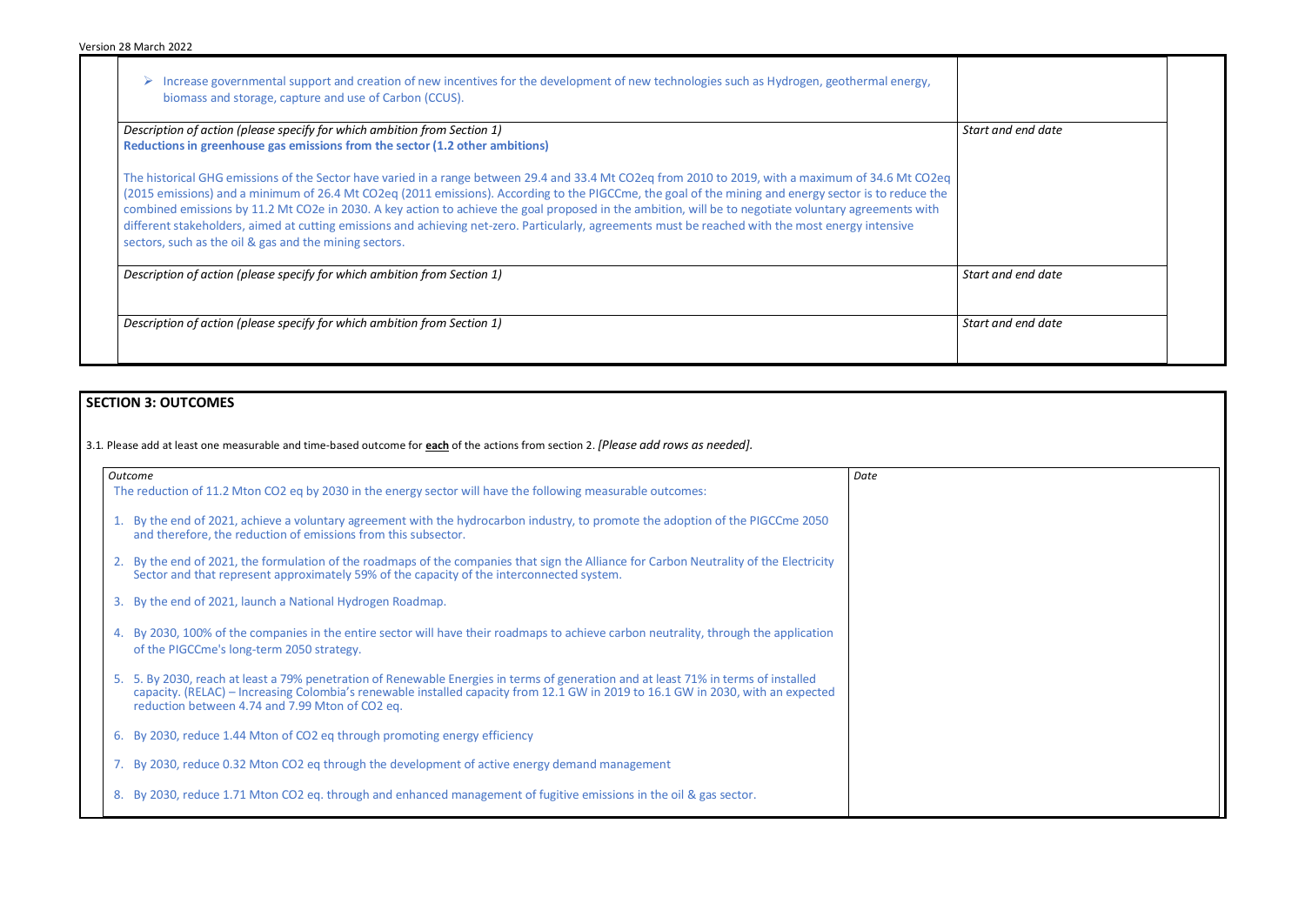# **SECTION 4: REQUIRED RESOURCES AND SUPPORT**

4.1. Please specify required finance and investments for **each** of the actions in section 2.

The costs and abatement of each of the PIGCCme emission mitigation scenarios are found in the following table:

| <b>Summary of Results</b>         | ESC <sub>1</sub> | ESC <sub>2</sub> | ESC <sub>3</sub> | ESC <sub>4</sub> | ESC <sub>5</sub> |
|-----------------------------------|------------------|------------------|------------------|------------------|------------------|
| Cost [Millions of USD]            | 27.904,85        | 27.301,29        | 35.209,83        | 37.671,11        | 38.153,91        |
| Total abated emissions [Mt CO2eq] | 1.202,00         | 1.201,95         | 1.206,12         | 1.178,98         | 1.091,32         |

The investment costs required for the implementation of each of the PIGCCme emission mitigation scenarios are found in the following table:

| <b>Summary of Results</b> | ESC 1     | ESC <sub>2</sub> | ESC <sub>3</sub> | ESC 4     | ESC 5     |
|---------------------------|-----------|------------------|------------------|-----------|-----------|
| Cost [Millions of USD]    | 39.487,85 | 40.202,73        | 43.606,07        | 44.203,71 | 43.624,10 |

4.2. [For countries only] In case support is required for the actions in section 2, please select from below and describe the required support and specify for which action.

*[Examples of support for Member States could include: Access to low-cost affordable debt through strategic de-risking instruments, capacity building in data collection; development of integrated energy plans and energy transition pathways; technical assistance, etc.]*



| $\boxtimes$ Financing            | Description<br>1. Financing to support the formulation of carbon neutrality and climate resilience roadmaps for companies in the sector with which volunta<br>established<br>2. Financing to refine and put into operation the sector's MRV<br>Financing for the development of pilots for technologies such as Hydrogen, geothermal energy, biomass and storage, capture and use of (<br>3.<br>as input for their future regulation. |
|----------------------------------|---------------------------------------------------------------------------------------------------------------------------------------------------------------------------------------------------------------------------------------------------------------------------------------------------------------------------------------------------------------------------------------------------------------------------------------|
| $\boxtimes$ In-Kind contribution | Description Support hydrocarbons and mining subsectors formulating climate change plans that include roadmaps to achieve carbon neutrality.                                                                                                                                                                                                                                                                                           |
| $\boxtimes$ Technical Support    | Description Knowledge transfer to develop effective Regulation for the use of new technologies such as Hydrogen, geothermal, biomass and sto<br>Carbon (CCUS) and structuring of businesses that guide traditional activities to energy transformation.                                                                                                                                                                               |
| $\boxtimes$ Other/Please specify | Description                                                                                                                                                                                                                                                                                                                                                                                                                           |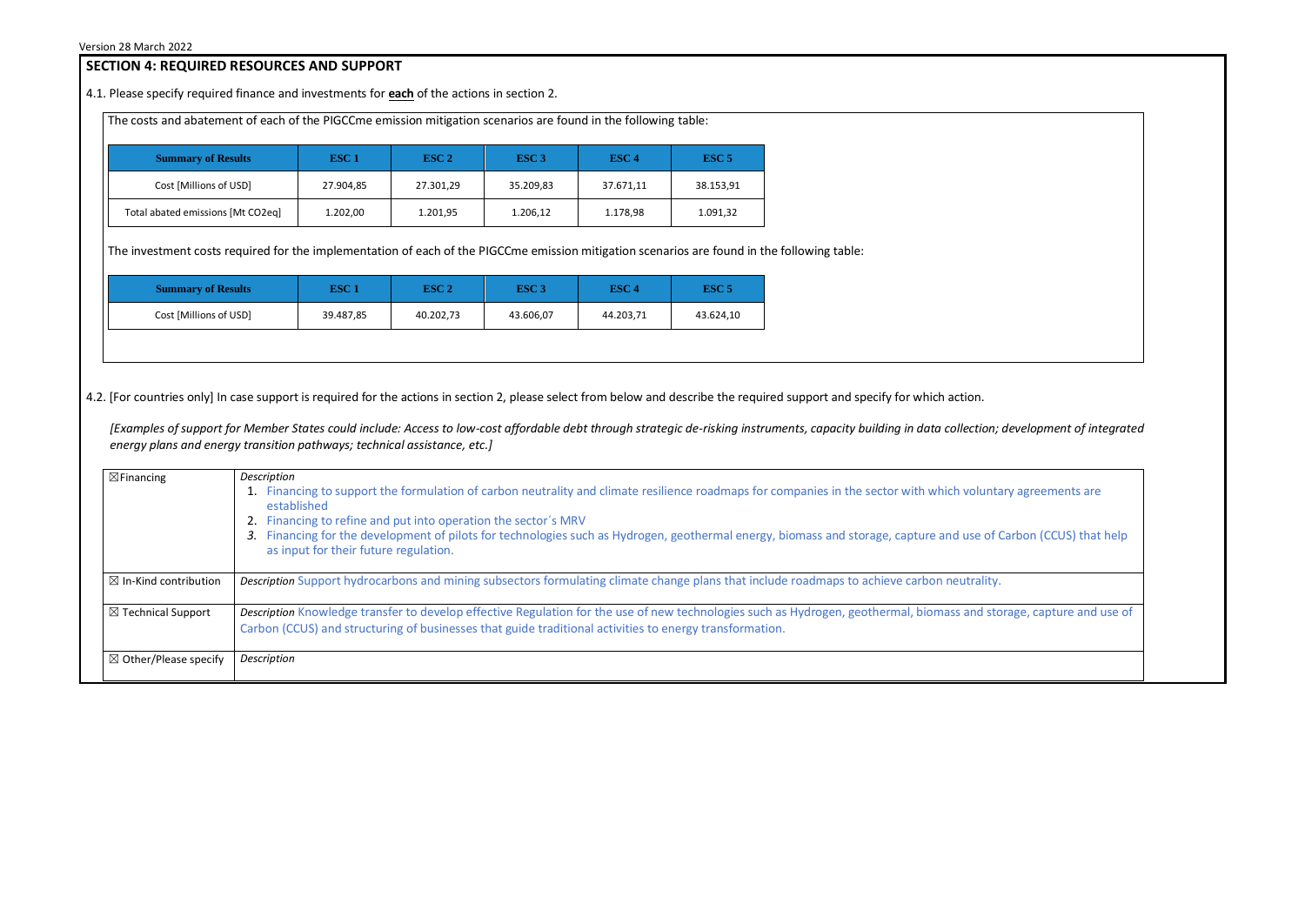# **SECTION 5: IMPACT**  5.1. Countries planned for implementation including number of people potentially impacted. Colombia 5.2. Alignment with the 2030 Agenda for Sustainable Development – Please describe how **each** of the actions from section 2 impact advancing the SDGs by 2030. *[up to 500 words, please upload supporting strategy documents as needed]*  ➢ Strengthen the strategic lines of the sector's Comprehensive Climate Change Plan (PIGCCme) to promote energy efficiency and renewable sources. This ambition is related to ODS 7 affordable and clean energy, ODS 9 – industry, innovation and infrastructure, and finally to ODS 13, in climate action. ➢ Mineral coal continues to have a share in the energy basket in 2050 but, these processes must invest in CCUS technology or c their emissions. This ambition is related to ODS 13 industry, innovation and infrastructure, and ODS 7 – affordable and clean energy. ➢ Strengthen public and private sector capacities in adaptation and mitigation. This ambition is related to ODS 13 - industry, innovation and infrastructure, Also, ODS 12, specifically in encourage companies, especially large and transnational companies, to adopt sustainable practices and to integrate sustainability information into their reporting cycle 5.3. Alignment with Paris Agreement and net-zero by 2050 - Please describe how each of the actions from section 2 align with the Paris Agreement and national NDCs (if applicable) and support the net-zero emissions by 2050. *[up to 500 words, please upload supporting strategy documents as needed]*

According to the commitments of the Paris Agreement, Colombia has been fully committed in carrying out specific actions to reduce its emissions and contribute to the global goal to maintain the global temperature increase below 2° C. This national commitment was reaffirmed by the national determined contribution (NDC) and in the Law 1844 of 2017 that established an specific goal of reducing greenhouse gases of 20% by 2030. However, in order to meet this commitment, it was necessary to framed it within sectorial commitments that were structured through plans that included comprehensive measures of climate change. In 2018, the energy and mining sector launched the Comprehensive Climate Change Management Plan for the energy mining sector Specifically – PIGCCme, recognized as the first comprehensive plan in the country for a specific sector.

Results and progress intend to be monitored with the MRV System of the mining and energy sector that aims to: develop mechanisms to monitor the status of ado of the actions of the PIGCCme, working jointly with the National Registry for the Reduction of Greenhouse Gas Emissions (RENARE, for its Spanish acronym), the Gre System (SINGEI for its Spanish acronym) and the policy indicators associated with the strategic lines of the PIGCCme.

The design of the MRVme seeks to connect the different existing capacities between the different actors in the sector and different entities, strengthening synergy information between them; On the other hand, the MRVme seeks to standardize the criteria to manage, process and report the sectorial information necessary to contemplated in the strategic lines of the PIGCCme, such as voluntary agreements and the alliance for carbon neutrality of the energy-mining sector.



| progress on the proposed outcomes.                 |  |
|----------------------------------------------------|--|
| ption and implementation<br>eenhouse Gas Inventory |  |
| and the exchange of<br>monitor the actions         |  |
|                                                    |  |

Taking into account the most recent scientific recommendations to enable activities that help the planet reach carbon neutrality, in December 2020 President Ivan Duque announced and update into Colombia's NDC with a much more ambitious goal of reducing emissions to 51% by 2030 and achieving carbon neutrality by 2050. Along with this announcement, the energy and mining sector began updating the PIGCCme 2050 aiming to achieve carbon neutrality in its three subsectors: energy, mining and oil&gas. Actions listed in section 2 are part of the current PIGCCme.

# **SECTION 6: MONITORING AND REPORTING**

6.1. Please describe how you intend to track the progress of the proposed outcomes in section 3. Please also describe if you intend to use other existing reporting frameworks to track p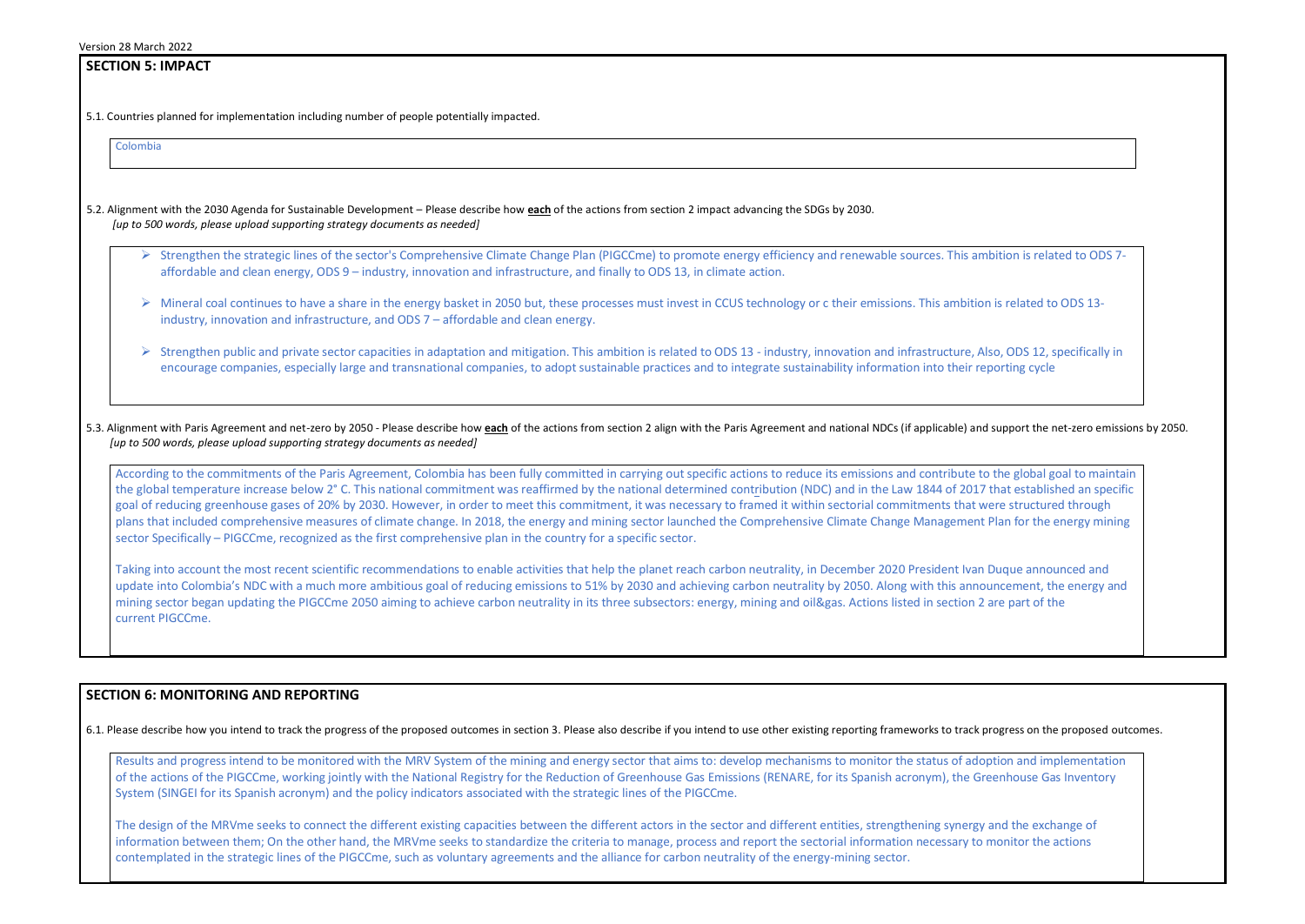#### Version 28 March 2022

The MRVme has been structured in three stages: 1) Information input and policies, 2) MRVme operation process, and 3) information outputs at an external level. At the information input and policy stage, sector policies, detailed sector information, mitigation actions registered in RENARE, monitoring of tax incentives and specific information on sector projects are required.

The MRVme operation stage consists of the following processes: 1) Planning, where different protocols for the operation of the MRVme are reviewed and updated and deadlines and requirements are established by the MRVme, 2) Management, in which information is requested from the different actors involved in the MRVme, technical and financial human resources are managed, among others, 3) Processing, where the indicators and GHG emissions of the sector are estimated, taking into account quality control processes and the progress of compliance with the milestones, 4) Internal Report, in which all types of reports are generated subject to be evaluated by experts and disclosed in socialization workshops and 5) improvement plan, in which the identified improvement opportunities are detailed, through periodic reviews of each of the MRVme stages, feedback and other mechanisms.

The expected outputs of the MRVme are the implementation of each of the strategic lines of the PIGCCme, compliance with the sector NDC and generation of inputs and sector information for the INGEI.

### **SECTION 7: GUIDING PRINCIPLES CHECKLIST**

Please use the checklist below to validate that the proposed Energy Compact is aligned with the guiding principles.

- **I. Stepping up ambition and accelerating action** Increase contribution of and accelerate the implementation of the SDG7 targets in support of the 2030 Agenda for Sustainable Development for Paris Agreement
	- I. 1. Does the Energy Compact strengthen and/or add a target, commitment, policy, action related to SDG7 and its linkages to the other SDGs that results in a higher cumulative impact compared to existing frameworks? ☒Yes ☐No
	- *I.2. Does the Energy Compact increase the geographical and/or sectoral coverage of SDG7 related efforts?* ⊠Yes □No
	- 1.3. Does the Energy Compact consider inclusion of key priority issues towards achieving SDG7 by 2030 and the net-zero emission goal of the Paris Agreement by 2050 as defied by latest global analysis and data including t *outcome of the Technical Working Groups?* ☒Yes ☐No
- **II. Alignment with the 2030 agenda on Sustainable Development Goals** Ensure coherence and alignment with SDG implementation plans and strategies by 2030 as well as national development plans and priorities.
	- *II.1. Has the Energy Compact considered enabling actions of SDG7 to reach the other sustainable development goals by 2030?* ⊠Yes □No
	- *II.2. Does the Energy Compact align with national, sectoral, and/or sub-national sustainable development strategies/plans, including SDG implementation plans/roadmaps?* ☒Yes ☐No
	- *II.3. Has the Energy Compact considered a timeframe in line with the Decade of Action?* ⊠Yes □No
- **III. Alignment with Paris Agreement and net-zero by 2050** Ensure coherence and alignment with the Nationally Determined Contributions, long term net zero emission strategies.
	- *III.1. Has the Energy Compact considered a timeframe in line with the net-zero goal of the Paris Agreement by 2050?* ⊠Yes □No
	- *III.2. Has the Energy Compact considered energy-related targets and information in the updated/enhanced NDCs?* ⊠Yes □No
	- *III.3. Has the Energy Compact considered alignment with reaching the net-zero emissions goal set by many countries by 2050?* ⊠Yes □No
- **IV. Leaving no one behind, strengthening inclusion, interlinkages, and synergies** Enabling the achievement of SDGs and just transition by reflecting interlinkages with other SDGs.
	- *IV.1. Does the Energy Compact include socio-economic impacts of measures being considered?* ⊠Yes □No
	- *IV.2. Does the Energy Compact identify steps towards an inclusive, just energy transition?* ⊠Yes □No
	- *IV.3. Does the Energy Compact consider measures that address the needs of the most vulnerable groups (e.g. those impacted the most by energy transitions, lack of energy access)?* ⊠Yes □No
- **V. Feasibility and Robustness -** Commitments and measures are technically sound, feasible, and verifiable based a set of objectives with specific performance indicators, baselines, targets and data sources as needed.
	- V.1. Is the information included in the Energy Compact based on updated quality data and sectoral assessments, with clear and *transparent methodologies related to the proposed measures?* ⊠Yes □No
	- *V.2. Has the Energy Compact considered inclusion of a set of SMART (specific, measurable, achievable, resource-based and time based) objectives?* ⊠Yes □No

V.3. Has the Energy Compact considered issues related to means of implementation to ensure feasibility of measures proposed (e.g. cost and financing strategy, technical assistant needs and partnerships, policy and regulato *gaps, data and technology)?* ⊠Yes □No